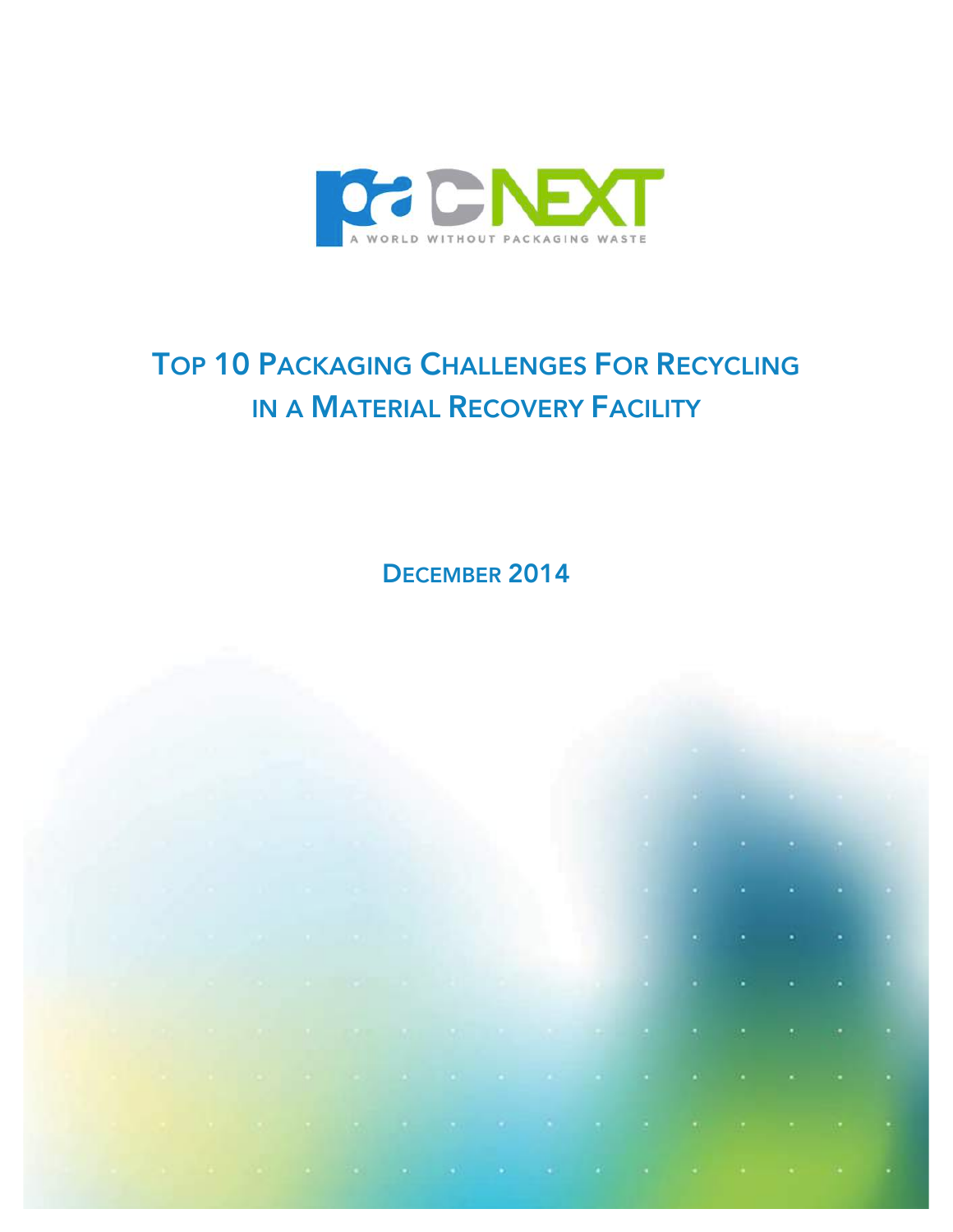# TABLE OF CONTENTS

| <b>Introduction</b>                  | 3  |
|--------------------------------------|----|
| <b>Recycling Challenges in a MRF</b> |    |
| Multi-Layered Laminates              | 4  |
| Compostable Plastic                  | 6  |
| <b>Black Plastic Containers</b>      | 8  |
| Full Shrink Wrap Label               | 9  |
| Hot Beverage Polycoated Cups         | 11 |
| <b>Metalized Tubes</b>               | 13 |
| Single-Serve Hot Beverage Pods       | 14 |
| Colored Opaque PET                   | 15 |
| Non-PET Clamshells                   | 16 |
| Cardboard Tray with Plastic Film     | 17 |
| <b>Next Steps</b>                    | 18 |
| <b>Project Members</b>               | 19 |
| Glossary                             | 20 |

#### **Disclaimer**

THE PURPOSE OF THIS WHITE PAPER IS TO PROVIDE INFORMATION THAT IS PUBLICLY AVAILABLE SO THAT READERS CAN MAKE INFORMED INDEPENDENT DECISIONS ON ANY ACTIONS THEY MAY CHOOSE TO UNDERTAKE. THE CONCLUSIONS AND VIEWS EXPRESSED IN THIS REPORT DO NOT NECESSARILY REFLECT THE VIEWS OF EVERY PAC NEXT MEMBER COMPANY OR AFFILIATE.

#### **Copyright © 2014 by PAC Packaging Consortium**

"PAC NEXT: Top 10 Packaging Challenges for Recycling in a MRF" is the property of PAC Packaging Consortium. All rights reserved. No part of this work may be translated, reprinted or reproduced or utilized in any material form either in whole or in part by any electronic, mechanical or other means, now known or invented in the future, including photocopying and recording or in any information storage and retrieval system, without prior permission in writing from PAC Packaging Consortium.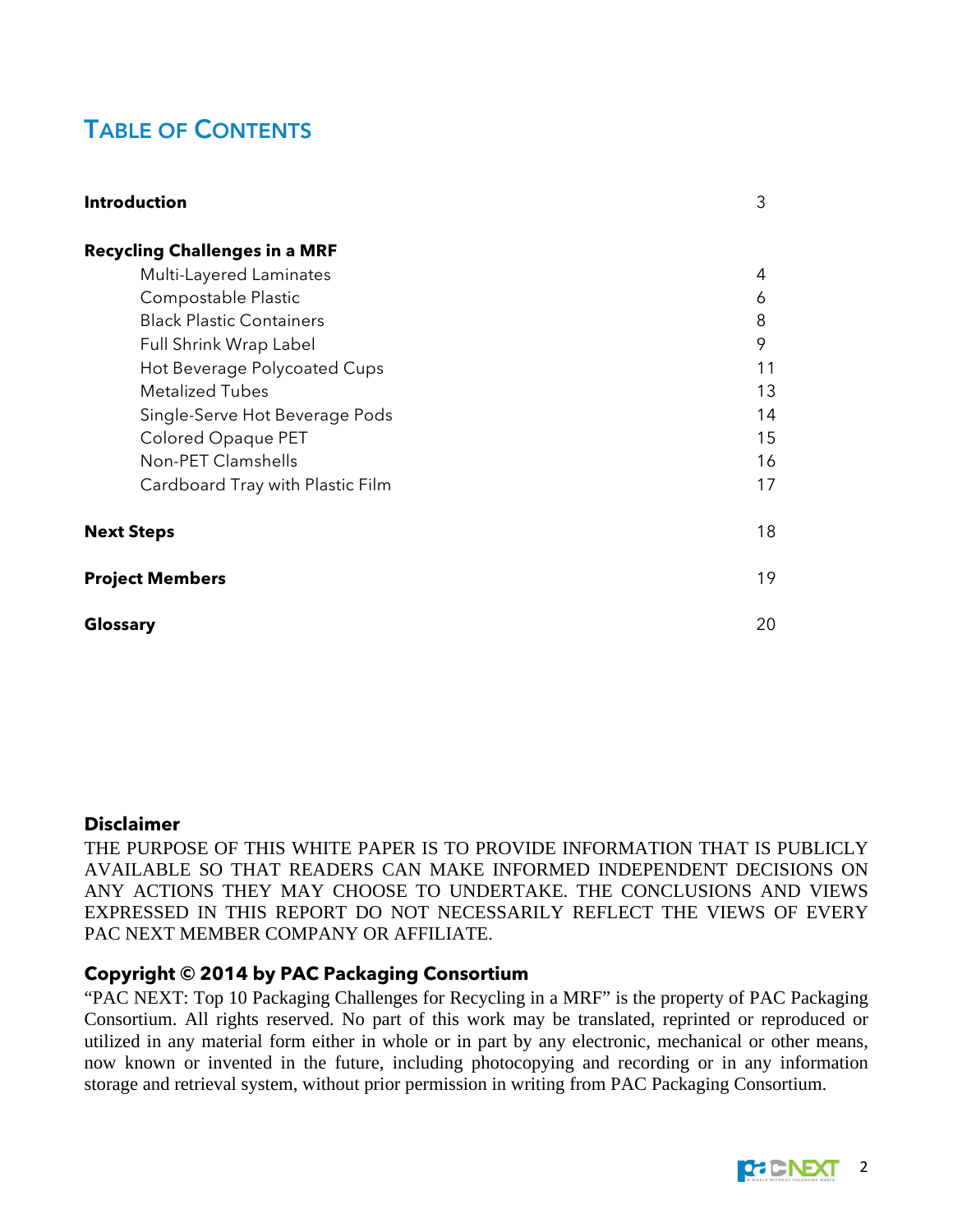## **INTRODUCTION**

The PAC NEXT Leadership Council agreed to initiate a project that informs stakeholders, especially packaging producers, about end-of-life challenges for the recycling of packaging materials at a material recovery facility (MRF). The information provided in this white paper aims to (1) answer questions regarding why a package may or may not be considered recyclable, (2) share knowledge on how MRFs operate while helping our membership avoid unintended consequences, and (3) better understand what issues can be resolved through improved communication and education.

The information provided in this white paper, "Packaging Challenges for Recycling in a Material Recovery Facility," is publicly available and is intended to educate readers so that they can make informed independent decisions on any actions they may choose to undertake. The purpose is to share information and initiate conversation between stakeholders in the packaging value chain so that they can make informed decisions regarding packaging designs and understand what happens to those packages in a MRF. Since every MRF is different, the challenges that a MRF experiences vary as a result. Hence, the information presented in this document is subject to changes as (1) investment in MRF technology and infrastructure changes, and (2) as new and different materials are added to the curbside collection systems.

While this paper only looks at recyclability issues for packaging, we recognize that recyclability is only one of many different priorities that companies have to address when designing packages. Many more details have to be balanced to produce a package that will meet all the technical criteria and be successful in the market, for example, packaging performance, product compatibility, consumer acceptance, manufacturability and cost. The hope is that this paper will give packaging designers more information about end-of-life challenges so these can be considered as well.

PAC NEXT is a material neutral organization that is committed to finding solutions for the recovery of all materials. We acknowledge that there are a variety of organizations currently working to address the recycling challenges noted in this body of work. PAC NEXT also supports an integrated approach to waste management where recycling is just one of several recovery solutions. PAC NEXT recognizes that energy-from-waste (EfW) is not recognized as waste diversion in some regions at this time due to legal restrictions or local regulations.

The PAC NEXT project team consists of multiple stakeholders in the packaging and recovery value chain. The team selected the following packaging types to analyze and understand what happens to them in a MRF:

Multi-layer laminates Compostable plastic Black plastic containers Full shrink-wrap label Hot beverage polycoated cups Metallized tubes Single-serve hot beverage pods Colored opaque PET Non-PET clamshells Cardboard tray with plastic film

We thank all members for their support and generous contribution of knowledge and expertise.

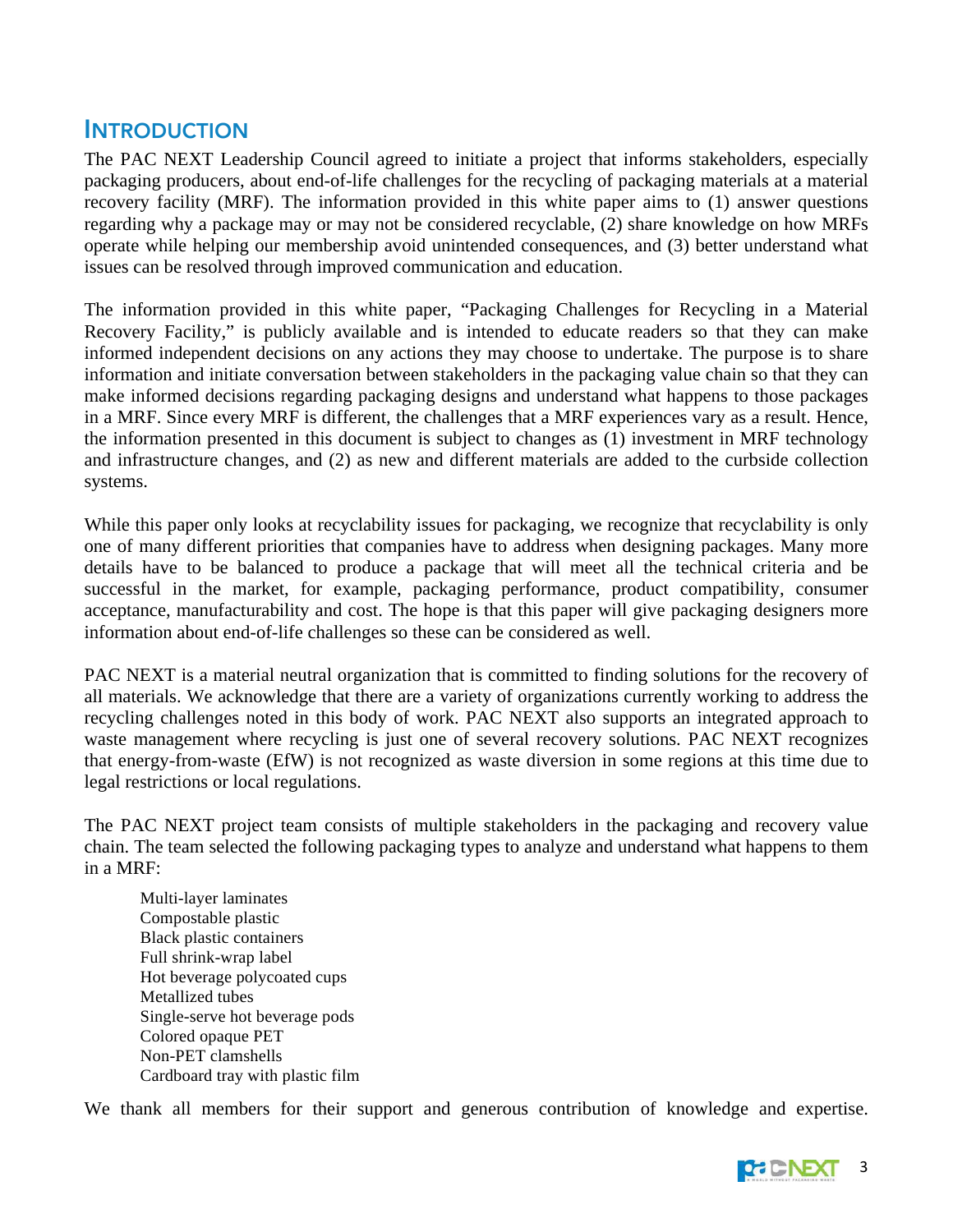# RECYCLING CHALLENGES IN A MRF

#### **MULTI-LAYERED LAMINATES**

### **Examples: Zipper and stand-up pouches/bags, foiled wrappers**



#### **Current State:**

#### *What happens to this material today?*

- This type of packaging is comprised of multiple plastic resins (and foil) and is currently not accepted at curbside by municipalities. However, consumers are putting these materials into their curbside recycling bin.
- Due to its flat shape and light weight this packaging material tends to behave like paper and flows through a MRF with the paper stream, and therefore, can contaminate the paper stream.
- It requires manual sorting to remove the laminated plastics as today's optical sorting technologies are not proven in removing all contaminants from the fiber stream. When removed at the MRF, these packages typically end up in residuals that go for landfill or energy-fromwaste.
- There is no large scale end market for this packaging type at this time.

### *What is being done about it?*

- There is potential for specialty end markets such as engineered fuel, lumber core, fuel substitution in cement kilns, and other industrial uses.<sup>1</sup> Today, it is more practical using postindustrial materials compared to highly contaminated post-MRF residuals.
- There is an ongoing debate regarding the pros and cons of energy-from-waste (and whether it counts as diversion) across the provinces and municipalities
- Several municipal pilots have been run across North America. Most recently in Citrus Heights, California where an Energy Bag Pilot Program<sup>2</sup> collects non-recyclable plastic packaging at curbside to be separated at a MRF and sent to a nearby EfW facility
- TerraCycle's Drink Pouch Brigade® collects a small percentage of this material and recycles them into various products in the  $US^3$  and Canada<sup>4</sup>
- Ongoing technology developments:
	- o Enval technology in the UK has the ability to recover aluminum from laminated packaging<sup>5</sup>
	- o New plastics sorting technology is being investigated to determine whether it may help to create a value stream



 <sup>1</sup> <sup>2</sup> http://www.plastics.ca/\_files/file.php?filename=file\_Final\_Flexible\_Film\_Report.pdf https://www.youtube.com/watch?v=843FiG1MPg0

<sup>&</sup>lt;sup>3</sup> http://www.terracycle.com/en-US/brigades/drink-pouch-brigade-r.html<br>4 http://www.terracycle.ca/en-CA/brigades/drink-pouch-brigade.html<br><sup>5</sup> http://www.enval.com/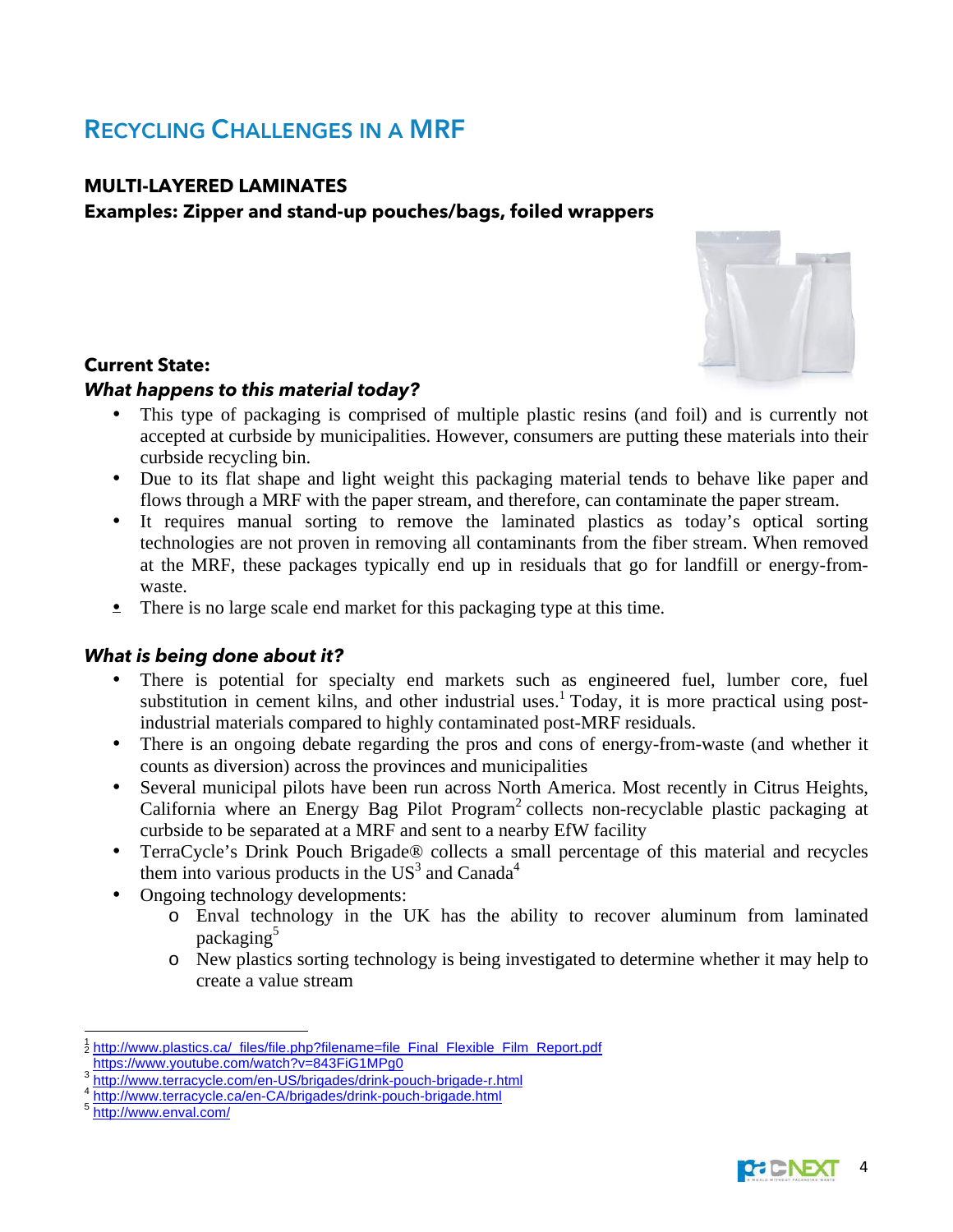#### **Future outlook**

This packaging category is here to stay with significant forecasted growth over the next several years with US demand for pouches growing approximately 7% annually to reach almost 24 billion units in 2018. <sup>6</sup> As a result, MRFs are observing an increasing presence of this material being collected at curbside. Until there is a viable end market available, these materials are likely to continue to end up in MRF residuals.

#### **For more information:**

Canadian Plastics Industry Association, Continuous Improvement Fund and Stewardship Ontario. (2013, February). Analysis of Flexible Film Plastics Recycling Diversion Systems. http://www.plastics.ca/\_files/file.php?filename=file\_Final\_Flexible\_Film\_Report.pdf

Canadian Plastics Industry Association. (2013, January). News Release: Valuable Alternative Source of Energy Going To Waste. http://www.plastics.ca/\_files/file.php?fileid=newsSvhkIDlPbA&filename=file\_NR\_VALUABLE\_ALT ERNATIVE\_SOURCE\_OF\_ENERGY\_GOING\_TO\_WASTE.pdf

The Dow Chemical Company. (2014, May). Citrus Heights to Kick-Off "Energy Bag" Plastics-to-Energy Pilot Program with Community Announcement Event. http://www.dow.com/packaging/news-events/2014/20140515a.htm#.VBnZP0g030Q

WRAP, Stephen Slater and Trevor Crichton, Oakdene Hollins Ltd. (2011, September). Project Report: Recycling of laminated packaging. http://www.wrap.org.uk/sites/files/wrap/Recycling%20of%20laminated%20packaging.pdf

Plastics News. (2014, June). UK leaders fund study on ways to increase laminated packaging recycling. http://www.plasticsnews.com/article/20140624/NEWS/140629970/uk-leaders-fund-study-on-ways-toincrease-laminated-packaging-recyling



 <sup>6</sup> "The US Market for Stand-Up Pouches to 2018", PCI Films Consulting Ltd. as cited in http://www.plasticstoday.com/articles/us-stand-pouches-continuing-growth-path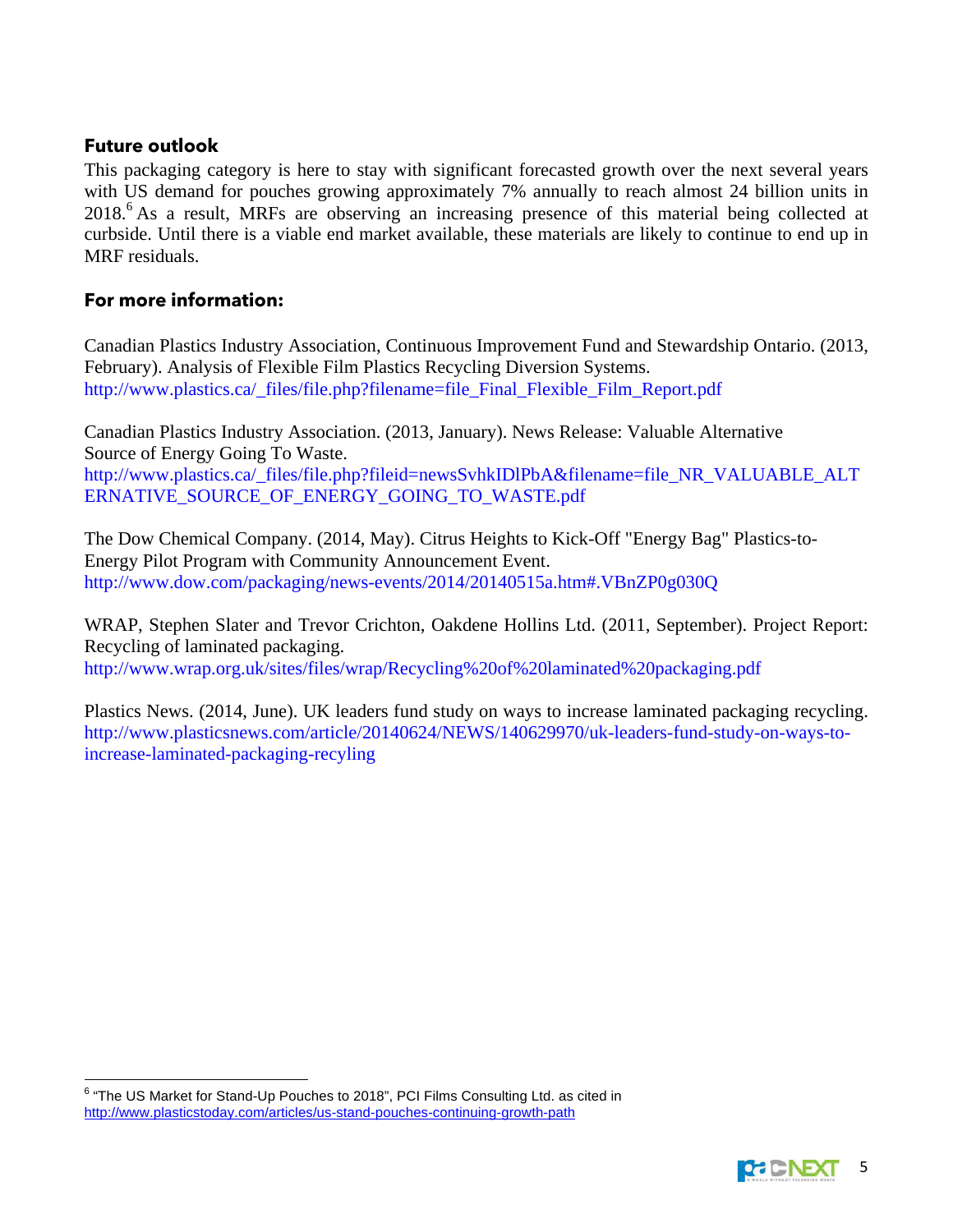## **COMPOSTABLE PLASTIC**

**Examples: Takeout and single-serve containers, trays, cups, cutlery**



#### **Current State:**

## *What happens to this material today?*

- This packaging is primarily polylactic acid (PLA) and is generally not accepted at curbside for composting in food and yard waste composting programs.\* Due to its similar physical appearance to clear PET and PS, it does end up in the recycling box.
- Where a facility uses optical sorting equipment, the PLA would end up with the mixed plastic as the PLA is easily distinguishable from PS or PET. Where a facility uses manual sorting, it is possible that, due to its similar look to PET, it will inadvertently be sorted into the PET stream. Unlike PET, both PS and PLA tend to crack and break apart in the MRF. This characteristic can assist in distinguishing PS and PLA from PET. However, as most plants do a negative sort of mixed plastics, which includes PS, the PLA would end up in that mix.
- All colored PLA would most likely end up in mixed plastics as typically PET thermoforms are only clear.
- Currently not enough of this material is being generated to significantly contaminate bales (less than 0.1% of any PET bale), though it can be sorted with optical sorters if volumes increase. PLA carries a very different signature from PET or PS and therefore it is easy to identify with optical sorters.
- Re-processors can separate out the PLA from PET bales using optical sorters. They cannot use the sink-float separation technology typically, as both PET and PLA sink in water (they would have to use different liquids with very tight specific gravities in order to separate PET from PLA in a sink float system).
- Some end markets exist to recycle this material but are limited. Typically, PLA either ends up in fuel, energy-from-waste or to landfill.

### *What is being done about it?*

- PLA resin is no longer sold into the beverage bottle market in North America so there is little chance of significant PET contamination.
- Efforts are underway by resin producers to develop and grow collection and recycling strategies for PLA, which like many other resins has the ability to be recycled if kept separate or sorted out of conventional plastic streams.

\*Note: A significant number of the rigid compostable single-use foodservice products now on the market have been tested by industrial composters and will break down, once shredded, in the shorter (45- to 60-day) process times used by these facilities. However, some products in this category do not meet this standard and because of this uncertainty, many composters are unable to currently accept compostable foodservice ware. However, as the composting infrastructure grows, the number of industrial facilities that accept compostable plastics is also expected to grow.

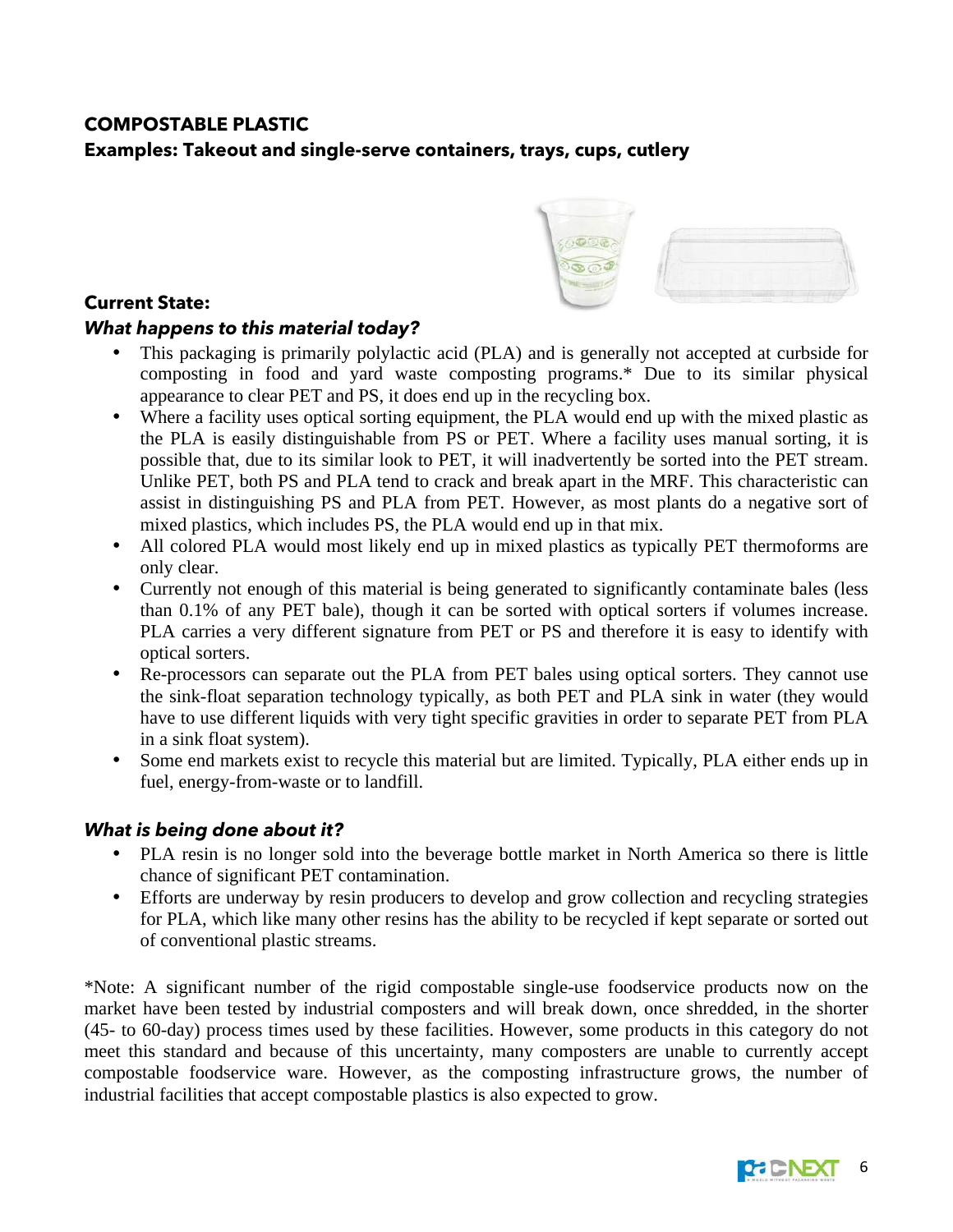#### **Future Outlook**

PLA needs to be sorted separately from other resins with focused attention on recycling rather than composting. Given that there is not sufficient PLA coming into the waste stream today the cost of separate collection at a MRF cannot be justified in the short term. As PLA applications grow<sup>7</sup> there is an expectation that this will change.

#### **For more information:**

European Bioplastics. (2014, February). Fact Sheet: Bioplastics – Furthering efficient waste management. http://en.european-bioplastics.org/wp-content/uploads/2011/04/fs/EoL\_eng.pdf

Environmental Leader. (2013, August). "How Sports Teams Divert Waste Using Bioplastic." http://www.environmentalleader.com/2013/08/26/how-sports-teams-divert-waste-using-bioplastic/

 



<sup>7</sup> http://www.natureworksllc.com/The-Ingeo-Journey/End-of-Life-Options/Case-Studies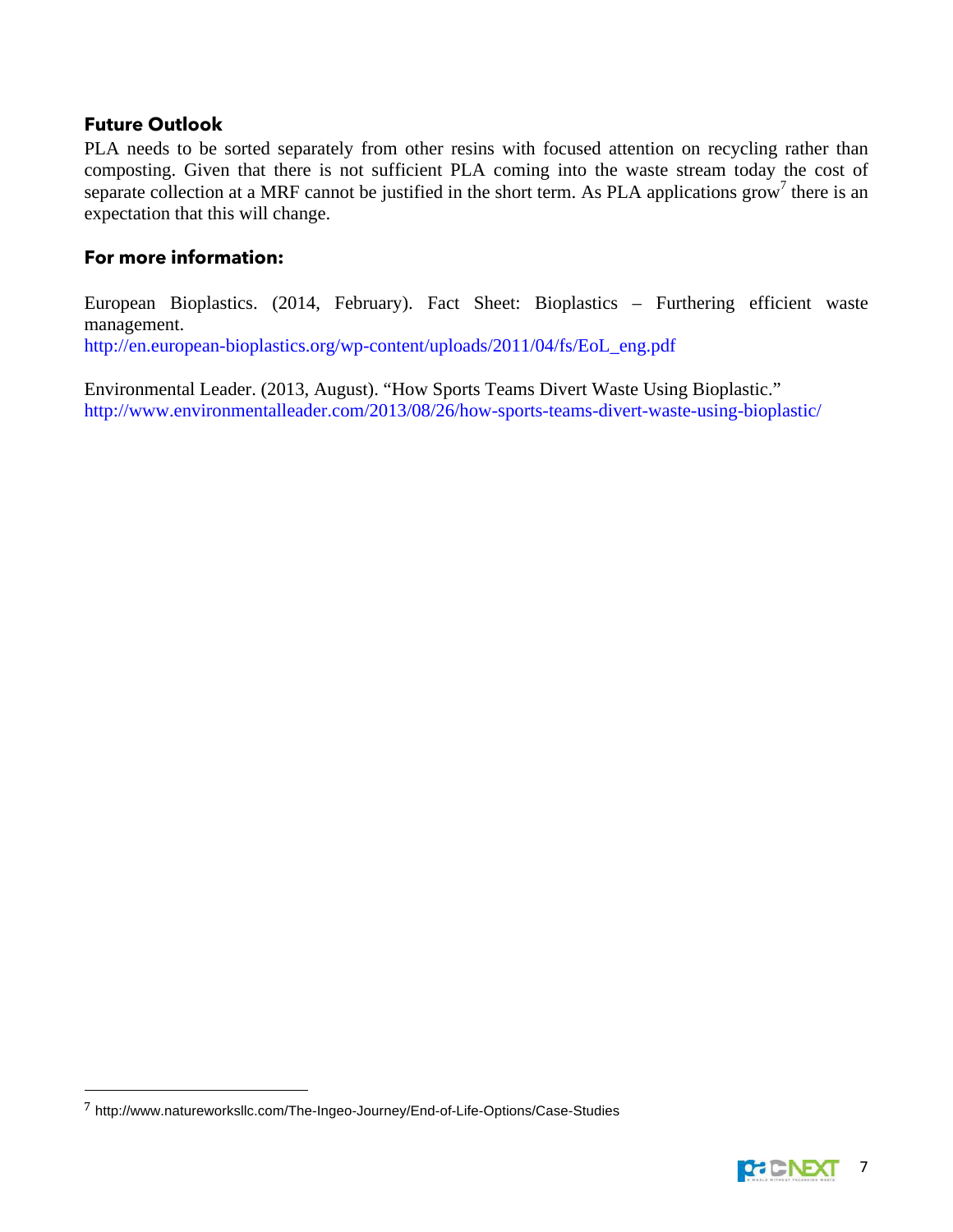## **BLACK PLASTIC CONTAINERS**

## **Examples: Takeout and ready-to-serve containers, nursery pots and trays**

#### **Current State:**

#### *What happens to this material today?*

- This packaging is variably accepted at curbside.
- Black plastic is not identifiable by optical sorters because it is undistinguishable from the belt and therefore needs to be manually sorted. Otherwise, it may end up as residue for landfill or energy-from-waste.
- End markets exist primarily for single resin types, although this packaging is often comprised of multiple resins in one package. This packaging can be added to mixed plastic bales.

#### *What is being done about it?*

- Manual sorting is labor intensive and expensive and some materials simply do not get picked from the conveyor systems. Where possible, alternative colored materials (other than black) should be used to facilitate optical sorters capturing more materials for mixed plastic bales.
- It should be noted that many black plastic containers (particularly nursery containers) are made from recycled plastic which have a tendency to be grey / black in color and are made of more than one resin further complicating effective recycling. However, for food tray applications made of PET or PP, recycled content is not typically used and alternative colors would be a viable option.
- Optical sorting technologies are being explored that would require the use of an additive that can be detected by Near Infrared (NIR) technology<sup>8</sup>

#### **Future outlook**

There are ongoing developments to improve sorting technologies to recover this material. Packaging design should consider other color options if black can be avoided (while still maintaining the high recycled content typical in much of this packaging, particularly in nursery applications).

#### **For more information:**

 

WRAP. (2011, September). Development of NIR Detectable Black Plastic Packaging. http://www.wrap.org.uk/sites/files/wrap/Recyclability%20of%20black%20plastic%20packaging.pdf

WRAP. (2013, July). End Markets for Recycled Detectable Black PET Plastics. http://www.wrap.org.uk/sites/files/wrap/End%20Markets%20for%20black%20rPET%20report.pdf

WRAP. (2014, July). Recyclability of Black Plastic Packaging. http://www.wrap.org.uk/content/recyclability-black-plastic-packaging-0





 $8$  http://www.europeanplasticsnews.com/subscriber/headlines2.html?cat=1&id=2540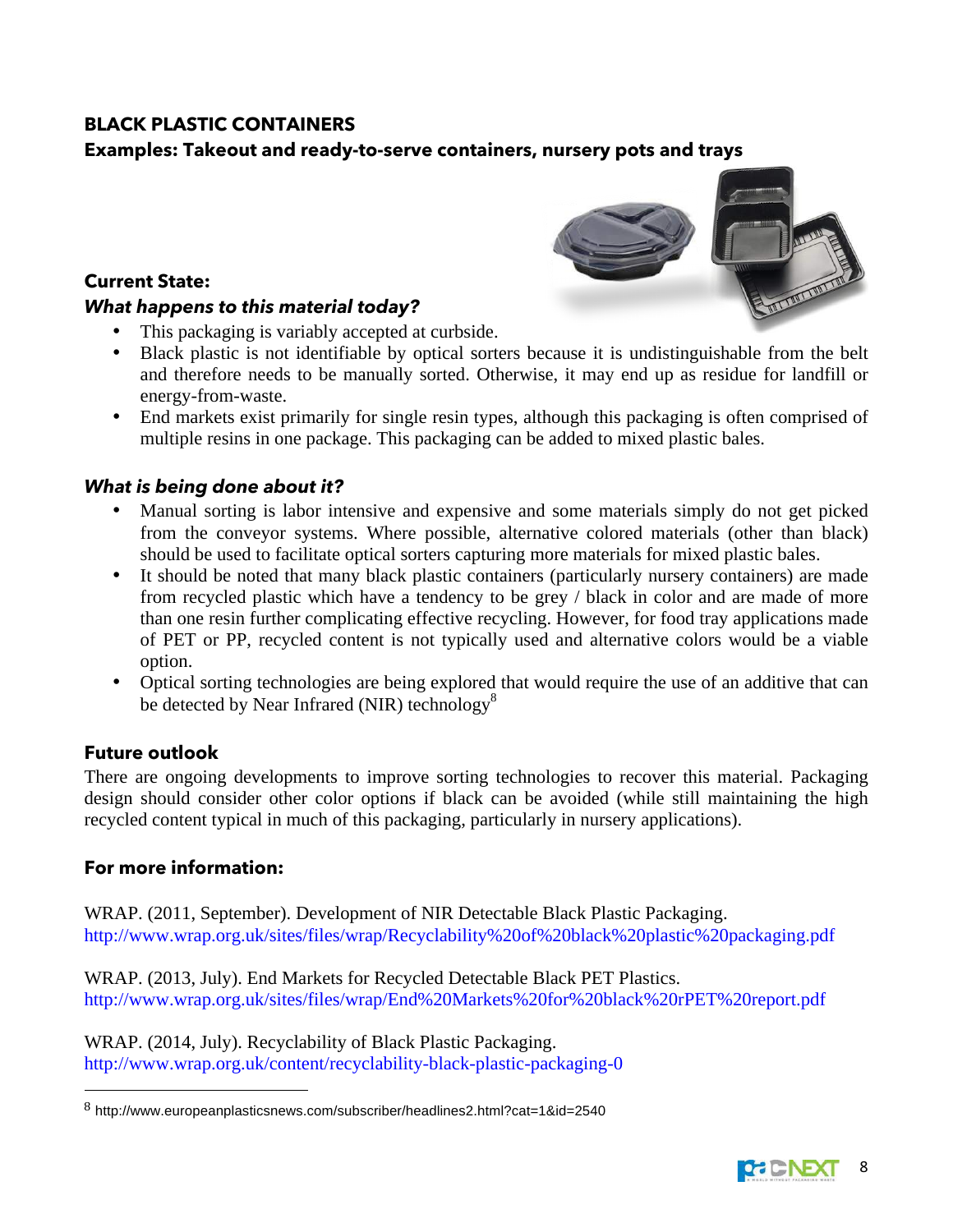## **FULL SHRINK WRAP LABEL**

## **Examples: Full-wrap labels or sleeves on rigid bottles and some closures**

#### **Current State:**

#### *What happens to this material today?*

JEL

- This packaging is generally accepted at curbside.
- A full-sleeved HDPE bottle may or may not end up in the HDPE bunker. As the sleeves are typically non-HDPE, the optical sorters may eject the HDPE bottle based on the resin of the sleeve, e.g., PETG. However, most equipment manufacturers report the optical sorters will detect the HDPE with a PETG label because the PETG is very thin. If sorting issues occur, it may be possible to modify the settings on the optical sorter.
- In the event an HDPE bottle with PETG labels are missorted, it would be up to the QC sorter to redirect it back to the sort line where it could be manually sorted into the HDPE bunker. In a smaller facility where the containers are manually sorted, sorters would learn to associate a specific brand with a specific resin and sort the container into the appropriate bunker. In this case, the full-sleeved HDPE bottle would end up in the HDPE bunker.
- A full-sleeved PET bottle may end up on the PET eject line where optical sorting is used, if the sleeve is PETE or PETG. If the sleeve is another resin, it may be missed and would require manual sorting to ensure the bottle was captured for recycling. In a smaller facility where the containers are manually sorted, sorters would learn to associate a specific brand with a specific resin and sort the container into the appropriate bunker. In this case, the full-sleeved PET bottle would end up in the PET bunker.
- For a full-sleeved metal package, a full plastic sleeve does not impact the action of an eddy current separator or ferrous magnet. As such, an aluminum can or steel can would be sorted into the appropriate bunker regardless of the coverage provided by the plastic sleeve.
- For a full-sleeved glass package, a full plastic sleeve does not impact recycling regardless of the coverage provided by the plastic sleeve.
- When baled, re-processors with the right equipment typically mechanically remove the label and use the material in their process.

### *What is being done about it?*

• Design for Recyclability guidelines have been developed by the APR and endorsed by PAC NEXT. PAC NEXT hosted a webinar, *Optimizing Labels on PET Packaging* on October 22<sup>nd</sup>, 2014, to communicate APR's critical guidance (http://plasticsrecycling.org/images/pdf/PET-Resins/PET-Bottles/sleeve\_label\_on\_pet\_critical\_guidance.pdf) and shrink sleeve label requirements. These requirements include label floats in water, ink does not stain rPET, and where possible label should be so designed that automatic optical sorting equipment can properly identify the resin used to make the bottle (e.g., ¾ bottle coverage instead of a label covering the entire bottle.)

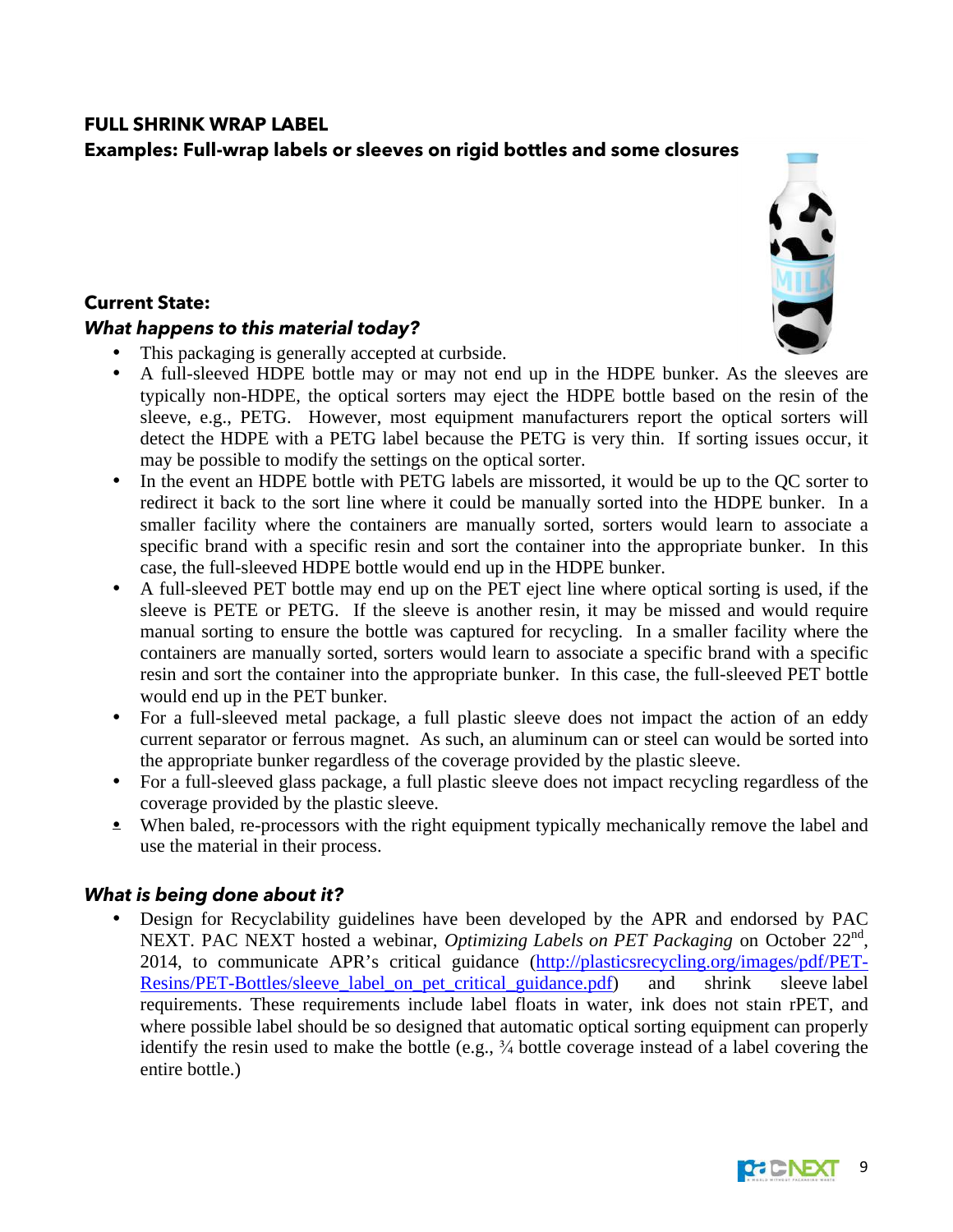- A number of new initiatives are underway to improve the recyclability of bottles with shrink sleeve labels, including:
	- o Several North American reprocessors have invested in delabeling equipment to mechanically remove the label from the container.<sup>9</sup>
	- o A number of trials are taking place at reprocessing facilities to document the effects of adding perforations to the labels to aid in removal during crushing, baling, and mechanical de-label processing. Labels can then be separated from recyclable content during the initial wash step. Eastman Chemical, working with reprocessors has conducted multiple delabeling and perforation trials and found a minimum of 97% of all perforated labels are removed with delabeling equipment.<sup>10</sup>
	- o Eastman Chemical and Sun Chemical are trialing a unique "de-seaming" coating that can be added during production of the shrink sleeve film that allows the label to easily separate from the containers. Removal of shrink sleeve labels takes place at the same point that other labels (e.g., wraparound, pressure sensitive, etc.) are removed with no additional equipment required by the recyclers.<sup>11</sup>
	- o Some film manufacturers are developing new floatable films that will separate during the sink/float tank process.

#### **Future outlook**

There are many examples of full-shrink wrap labels being used to improve in-store shelf presence and consumer appeal. This is a fast evolving area with a number of important advancements being made by industry and reprocessors to improve recycling of bottles with full body shrink sleeves. Design for Recyclability (DfR) in cooperation with technology advances are key to improving sorting accuracy and recycling yield.

#### **For more information:**

 

Éco Entreprises Québec. (2011, April 27). Fact Sheet: Impact of Packaging on Curbside Recycling Collection and Recycling System – PET Bottle with PVC sleeve-label. http://www.ecoentreprises.qc.ca/documents/pdf/applications/fiche1\_tech\_impact\_emballage\_engl.pdf

The Association of Postconsumer Plastics Recyclers. (2014). Sleeve Label Information. http://plasticsrecycling.org/pet-resins/pet-bottles

The Association of Postconsumer Plastics Recyclers. (2012, November). Principles for Sleeve Labels on PET Bottles.

http://www.plasticsrecycling.org/images/pdf/PET-Resins/PET-Bottles/principles for sleeve labels on pet bottles.pdf

<sup>11</sup> http://www.foodproductiondaily.com/Packaging/Shrink-label-group-puts-recycling-challenges-under-wraps



<sup>9</sup> http://www.plasticsnews.com/article/20140716/NEWS/140719946/carbonlite-installing-recycling-equipment-at-new-texasplant

 $^{10}$  Alexander, Holli, Eastman Chemical. (October 22, 2014). PAC NEXT Webinar Presentation: Optimizing Labels on PET Packaging.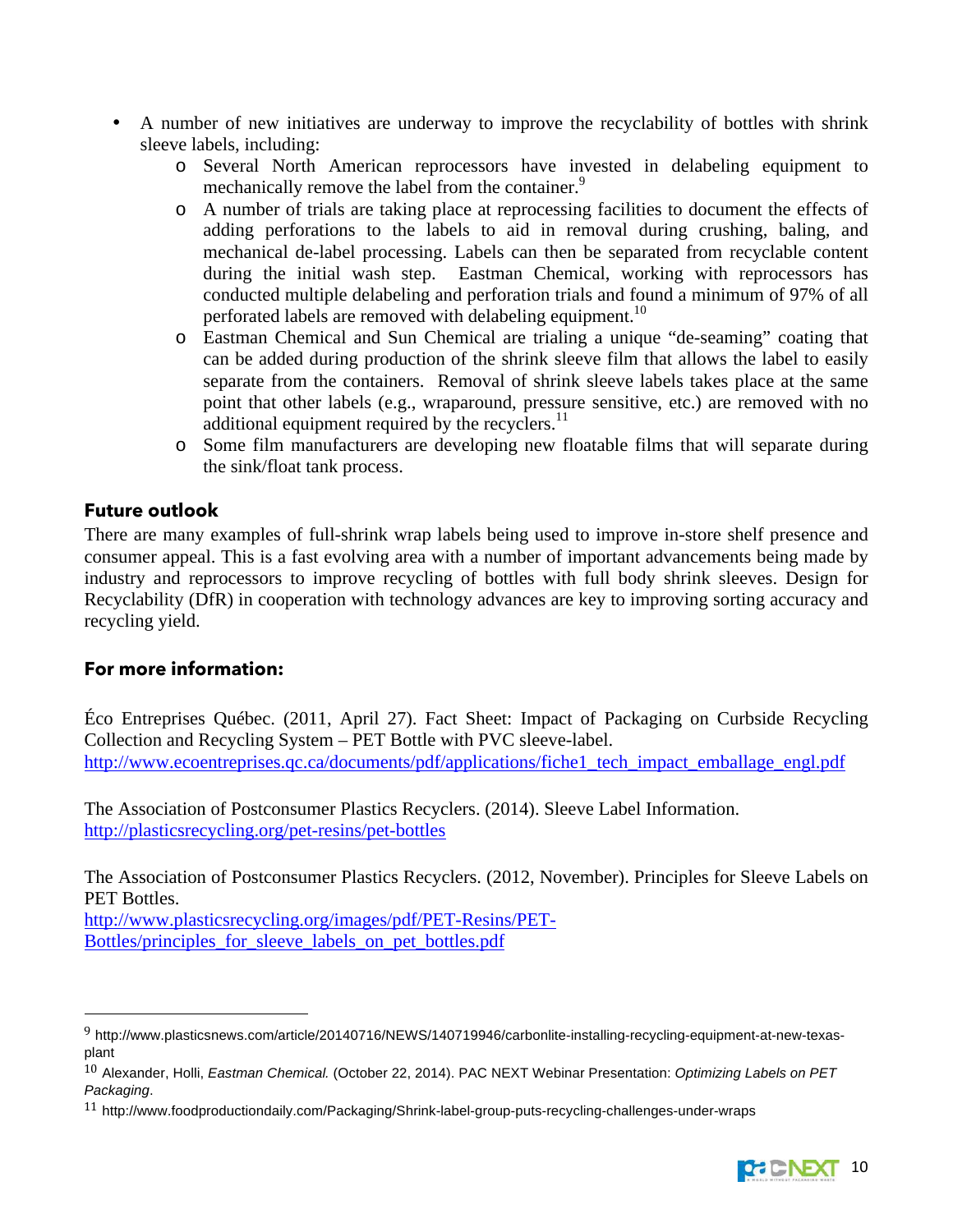## **HOT BEVERAGE POLYCOATED CUPS Examples: Coffee/tea takeaway cups**



## **Current State:**

#### *What happens to this material today?*

- This packaging is accepted at curbside by some but not all municipalities.
- Where it is accepted, there is a need to separate the lid from cup and contents must be empty.
- Optical sorters for polycoated containers can see the polycoat on aseptic containers or milk cartons but cannot identify polycoated cups because the polycoat is in the inside of the cup. Hence, the paper cups will end up on the container sort line (assuming they were collected in a single stream system) where an optical sorter can be set up to eject ALL fibers. Once the fibers have all been ejected onto a quality control line, the paper cups can be manually sorted into the bunker with the milk cartons and aseptics, which are typically reprocessed into high value fiber. If not manually sorted here, they will end up in the mixed paper stream.
- Where the facility does not have an optical sorter for polycoated containers, the cups would be manually sorted from the line with the polycoated containers or end up in the mixed paper stream.
- In single stream plants, if the cups are flattened during collection (compaction) or from being handled in the MRF (piled up on the tip floor), the cups can end up flowing over a mixed paper or finishing screen thereby ending up in the mixed paper stream at a MRF. This material is lower grade and ends up in various reprocessed paper grades.
- PS lids typically end up in residue.

### *What is being done about it?*

Continued education for consumers to empty cups and remove lids according to their local recycling program's guidelines helps increase awareness. Identifiers on cups would help to facilitate easier separation. There have been several pilot projects using manual sorting to recover this material, and then commingle with recovered aseptic or polycoat containers. Hydro-pulpers then de-poly and pulp these materials in which the end product would be various grades of tissue.

#### **Future outlook**

The success of these pilot programs provides a benchmark for other municipalities and helps create interest in waste management for beverage cups.

### **For more information:**

Multi-Material BC. (2014). MMBC Materials List. http://recyclinginbc.ca/program/mmbc-materials-list/

Earth911®. (2014). How to Recycle Paper Cups. http://www.earth911.com/recycling-guide/how-to-recycle-paper-cups/

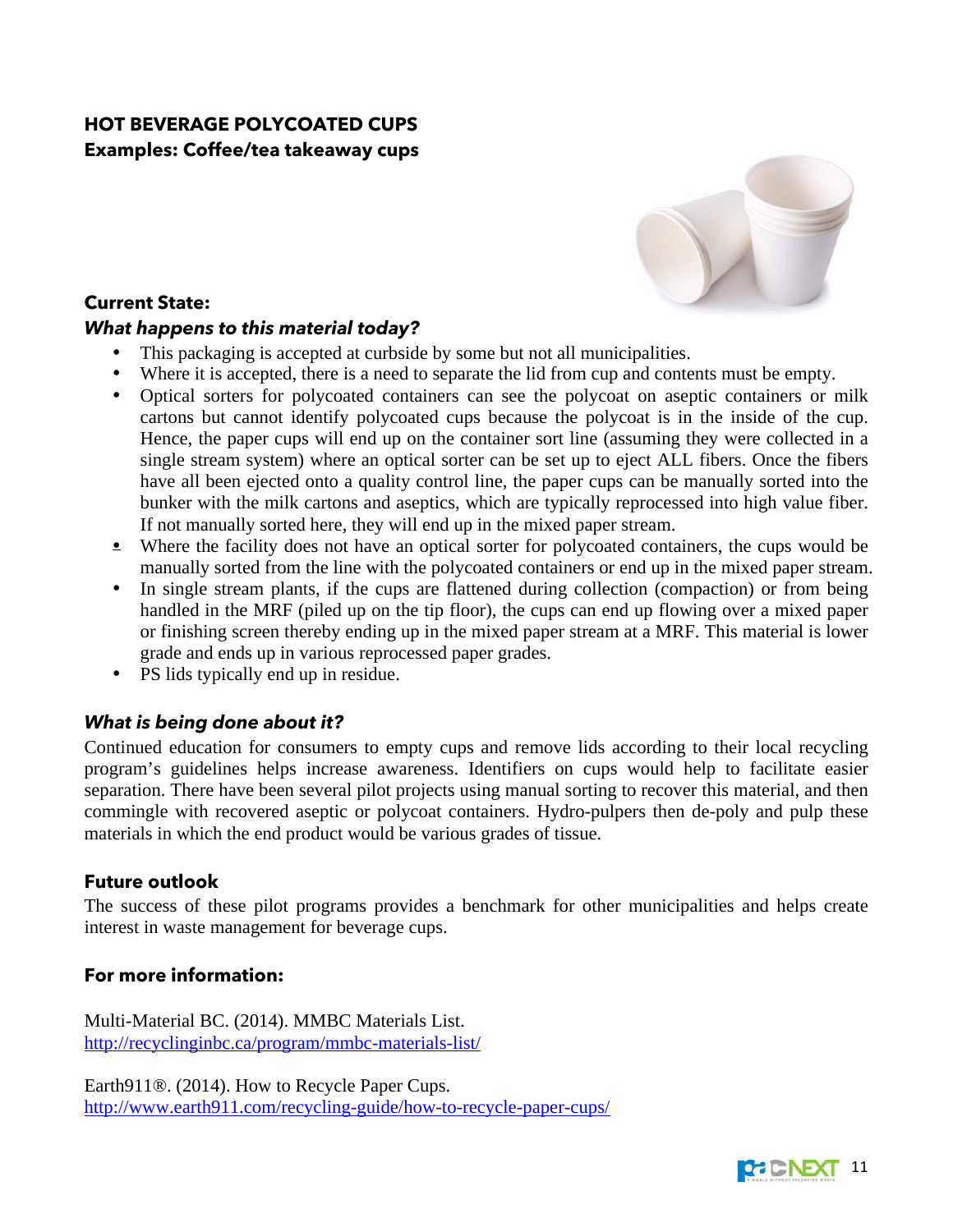Stewardship Ontario. (2014). Tim Hortons and recycling team tests curbside collection of beverage cups. http://www.stewardshipontario.ca/case-study/tim-hortons-and-recycling-team-tests-curbside-collectionof-beverage-cups/

City of Toronto, prepared by Entec Consulting Ltd. (2009, May). Report on Processing of Hot Drink Cups.

http://www1.toronto.ca/city\_of\_toronto/solid\_waste\_management\_services/divisional\_profile/bylaws/fil es/pdf/entec\_report\_mrf\_assessment.pdf

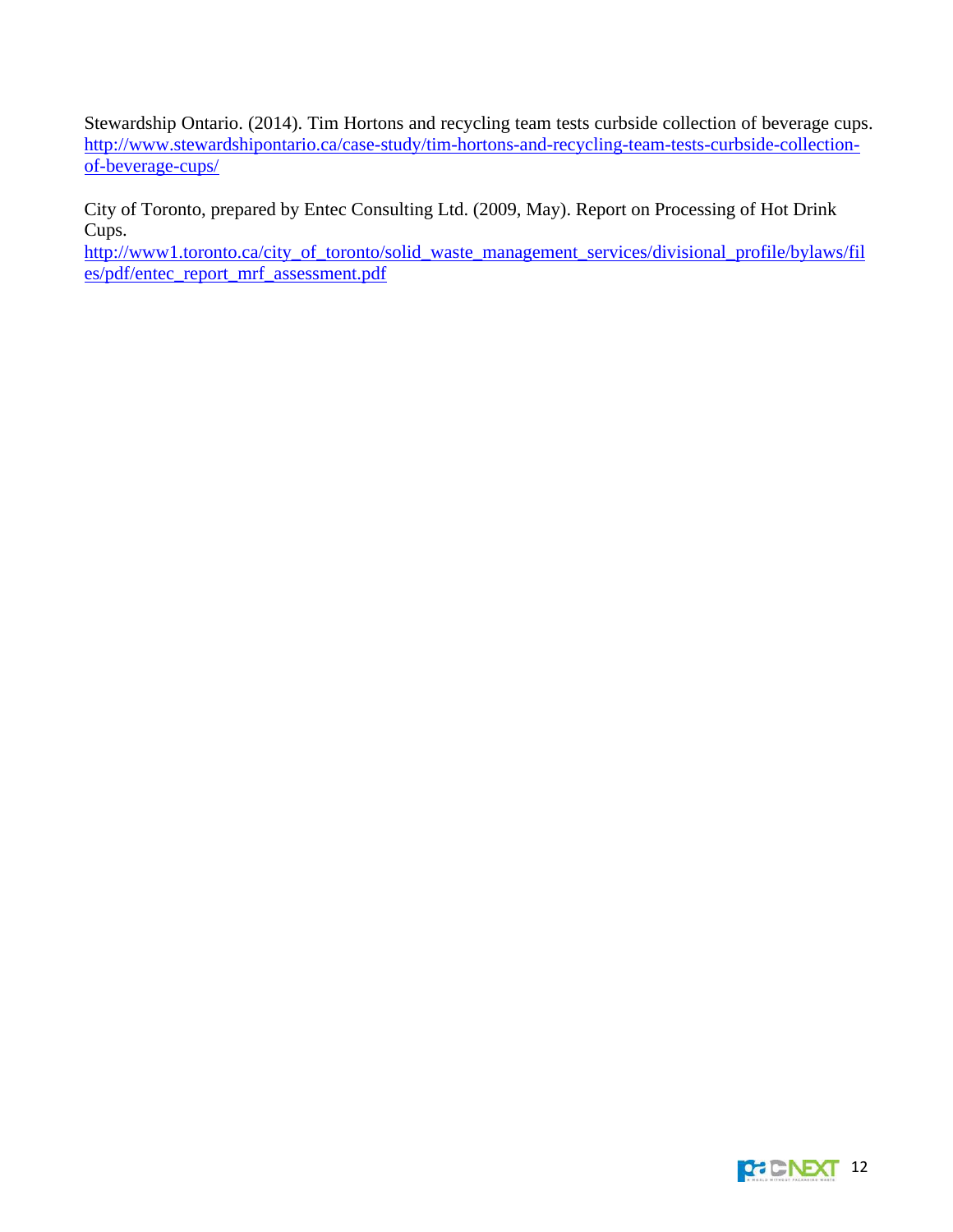### **METALLIZED TUBES**

#### **Examples: Toothpaste tubes, personal care products, prescription creams**

#### **Current State:**

#### *What happens to this material today?*

- This material is generally not accepted at curbside. However, consumers tend to put these materials in the recycling box.
- It is manually sorted or ends up in residue.
- Multiple materials are used in this packaging (multiple plastics and sometimes metal) and residual product contents cause contamination in other materials.

#### *What is being done about it?*

- There is currently no end market but there is work being done to retrieve aluminum from this type of packaging. Enval in the U.K. uses patented technology based on a process known as Microwave Induced Pyrolysis, developed at the University of Cambridge, to separate metal/foil from plastic.
- Waste-to-energy is another recovery solution to avoid these materials going to landfill

#### **Future outlook**

Educate consumers that this packaging is not appropriate for curbside collection at this time.

#### **For more information:**

WRAP, Stephen Slater and Trevor Crichton, Oakdene Hollins Ltd. (2011, September). Project Report: Recycling of laminated packaging.

http://www.wrap.org.uk/sites/files/wrap/Recycling%20of%20laminated%20packaging.pdf



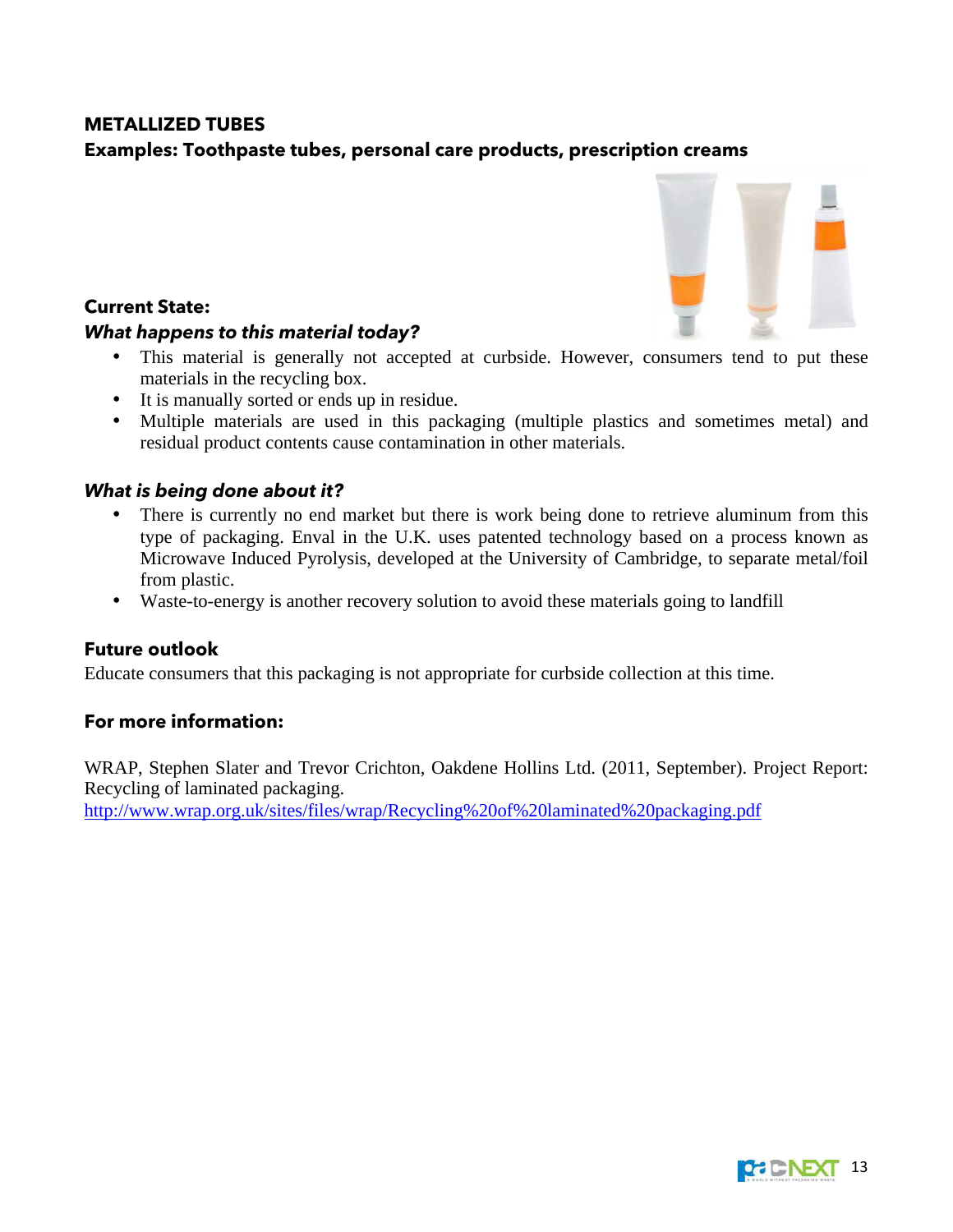## **SINGLE-SERVE HOT BEVERAGE PODS Examples: PS K-Cups, metalized cups**



### **Current State:**

#### *What happens to this material today?*

- This packaging is generally not accepted at curbside due to the multiple components of pod, filter, seal/lid and grounds. However, consumers tend to put these materials into the recycling box.
- Due to their small size the pods, if broken, tend to drop through the mechanical screens with heavy materials and contaminate other streams, particularly glass (i.e., the pods still contain coffee grounds).
- Note that this packaging is acceptable in British Columbia's new recycling program for PS content – coffee pods would be ejected with the optical sorter set up to eject PS. Otherwise, the pods are manually sorted from the line or left to go with the mixed plastics as the negative sort.

## *What is being done about it?*

- There is an end market for the PS materials. The key is to be able to separate all the components of the package - PS pod, filter, seal/lid and grounds.
- Consumer education needed where packaging is not compatible with MRF capabilities. Promote Return-to-retail where appropriate.

## **Future outlook**

There are new innovative designs from brand owners focused on (1) design for pod disassembly to separate a recyclable plastic pod from the filter and coffee grounds, and (2) compostable pods. There are collaborative projects that are currently performing K-Cup trials through several MRFs. This is a highly evolving market where four out of every 10 dollars spent on ground coffee in the US is now spent on single-serve pods, such as K-Cups, according to Nielsen.<sup>12</sup>

## **For more information:**

Atkins, Eric. (2014, August 24). "Toronto firm set to shake up K-Cup coffee wars with first compostable pods." *The Globe and Mail.*

http://www.theglobeandmail.com/report-on-business/toronto-firm-muscles-in-on-single-serve-coffeewars/article20186873/

Kalish, Jennifer. (2013, June 13). "Coffee makers wrestle with recyclability of single-serve pods." *Waste and Recycling News.*

http://www.plasticsnews.com/article/20130603/NEWS/130609998/coffee-makers-wrestle-withrecyclability-of-single-serve-pods

 <sup>12</sup> http://www.foodnavigator-usa.com/Markets/Single-serve-pods-account-for-41.2-of-dollar-sales-of-ground-coffee-in-the-US

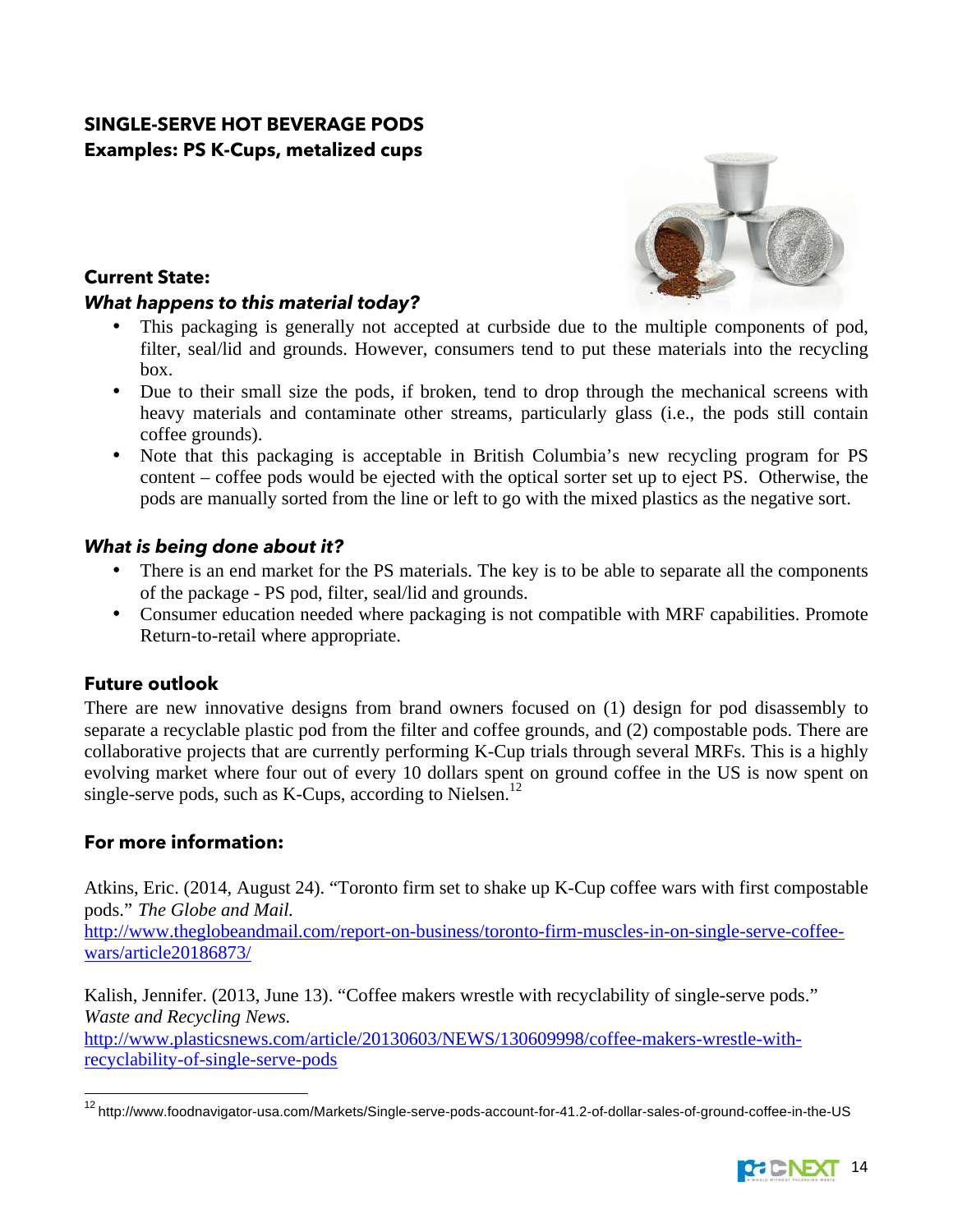## **COLORED OPAQUE PET**

## **Examples: Household and personal care bottles, energy drink bottles**

#### **Current State:**

#### *What happens to this material today?*

- An optical sorter will positively sort all PET regardless if it is clear or opaque.
- Opaque, colored PET in significant quantities is a problem for the re-processor as it limits the yield from the bale of clear PET. Clear PET can be made into any new color, whereas colored PET, unless color separated into specific colors, is generally limited to grey/black recycled PET applications.
- If manual sorting is used, the colored, opaque PET bottles are added in with the clear PET bottles or mixed plastics.

#### *What is being done about it?*

• The Association of Postconsumer Plastics Recyclers (APR) developed guidance documentation, *APR Design*TM *Guide for Plastics Recyclability– PET Bottles,* which states:

The use of translucent and opaque colors is problematic for many recycled PET end uses because of contamination. In particular,  $TiO<sub>2</sub>$  is very detrimental to PET recycling for bottleto-bottle and engineered resin uses. Although newer sorting technology is capable of identifying white PET from other PET colors, much current sortation capability does not always identify and isolate white opaque PET. Non-TiO<sub>2</sub> opaque and translucent PET bottles are also problematic and should be examined for their impact on the recycling process.<sup>13</sup>

#### **Future outlook**

It is preferable to change to clear PET if possible. There is need to better understand end use and consumer preference.

#### **For more information:**

 

The Association of Postconsumer Plastics Recyclers. (2014, May). *APR Design*TM *Guide for Plastics Recyclability– PET Bottles.* http://www.plasticsrecycling.org/images/pdf/PET-Resins/PET-Bottles/PET\_Bottle\_Design\_Guidance\_May2014\_update.pdf





<sup>&</sup>lt;sup>13</sup> http://www.plasticsrecycling.org/images/pdf/PET-Resins/PET-Bottles/PET\_Bottle\_Design\_Guidance\_May2014\_update.pdf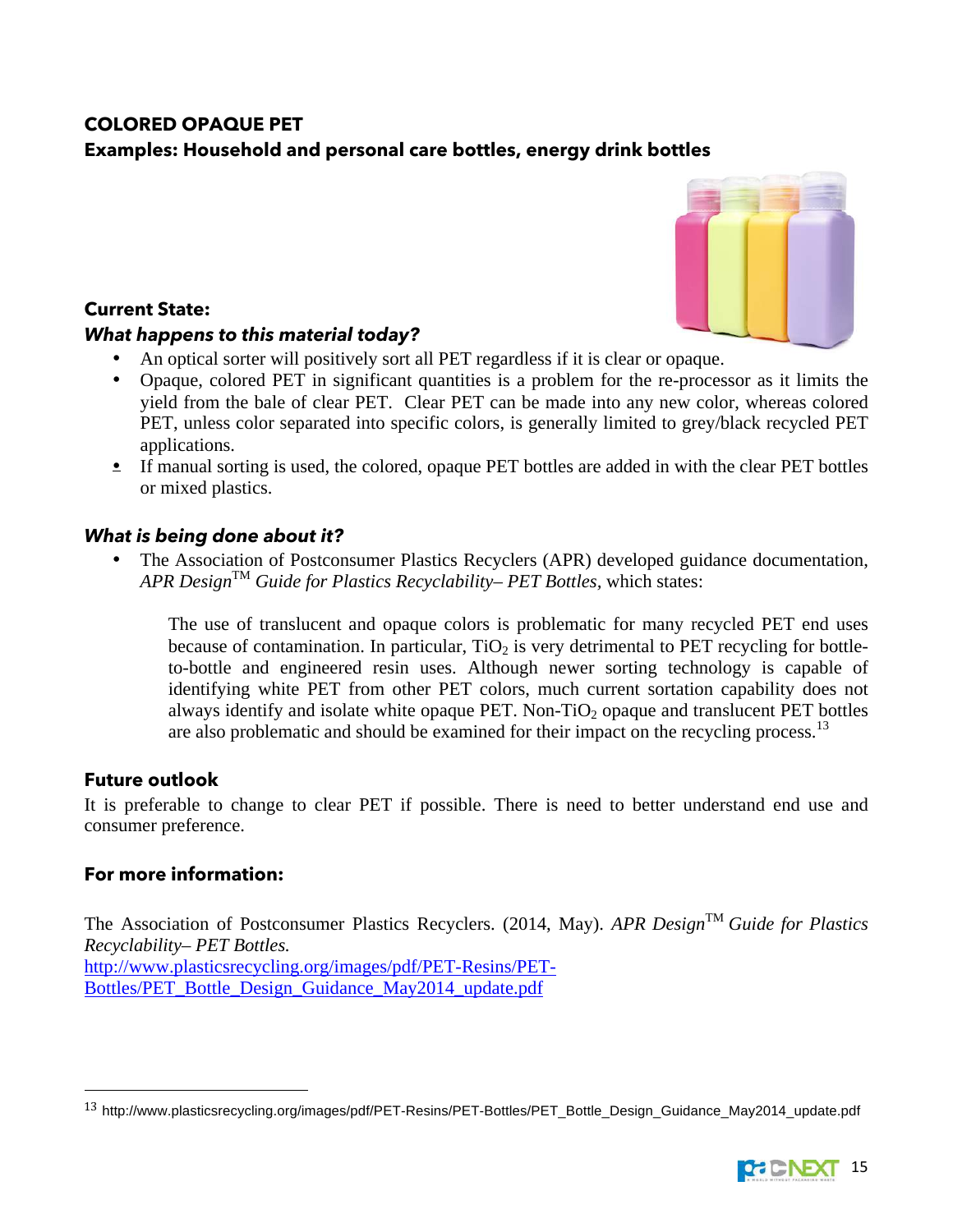## **NON-PET CLAMSHELLS Examples: Bakery goods, electronics packaging**

#### **Current State:**

#### *What happens to this material today?*

- These materials are referred to as look-a-like plastics to PET since most consumers cannot tell the difference.
- Where optical sorting is used, the optical sorter can be set up to identify all non-PET clamshells and eject the non-PET clamshells into the mixed plastics stream.
- Where plants use manual sorting, extensive sorter education is required, including brand recognition to distinguish PET from non-PET containers (e.g., PVC has a blue glow and also turns white when folded over).
- Non-PET materials that end up in the PET bale are a contaminant. Also, labels, adhesive and inks that do not cleanly remove can further contaminate the PET material.
- Where markets exist for mixed plastics bales, non-PET clamshells can be included in the bale. Generally, the bales are sold to export markets.

### *What is being done about it?*

- MRFs and re-processors can distinguish between resin types, particularly where optical sorting is employed.
- Guidelines for recyclability recommend using labels, inks and adhesives that can be cleanly removed from the thermoforms.
- Several Canadian retailers collaborated in 2010 and volunteered to use only PET thermoforms in bakery and produce applications for their private label brands.<sup>14</sup>

### **Future outlook**

Because the demand for recycled resins outpaces supply, reprocessors are looking for additional sources of PET and non-PET feedstock, beyond bottles. Thermoform packaging such as clamshells, blisters and trays offer a potential new source of feedstock. While non-PET packaging collected in municipal programs generally is marketed in mixed bales for export, there is growing interest in the need for domestic markets and more work needs to be done.

### **For more information:**

 

The Association of Postconsumer Plastics Recyclers. (2014). *APR Design*TM *Guide for Plastics Recyclability– PET Thermoformed Packages.* http://www.plasticsrecycling.org/images/pdf/PET-Resins/PET-Thermoforms/PET\_Thermoform\_Design\_Guidance.pdf



<sup>14</sup> http://www.packworld.com/sustainability/recycling/collaboration-enables-sustainable-win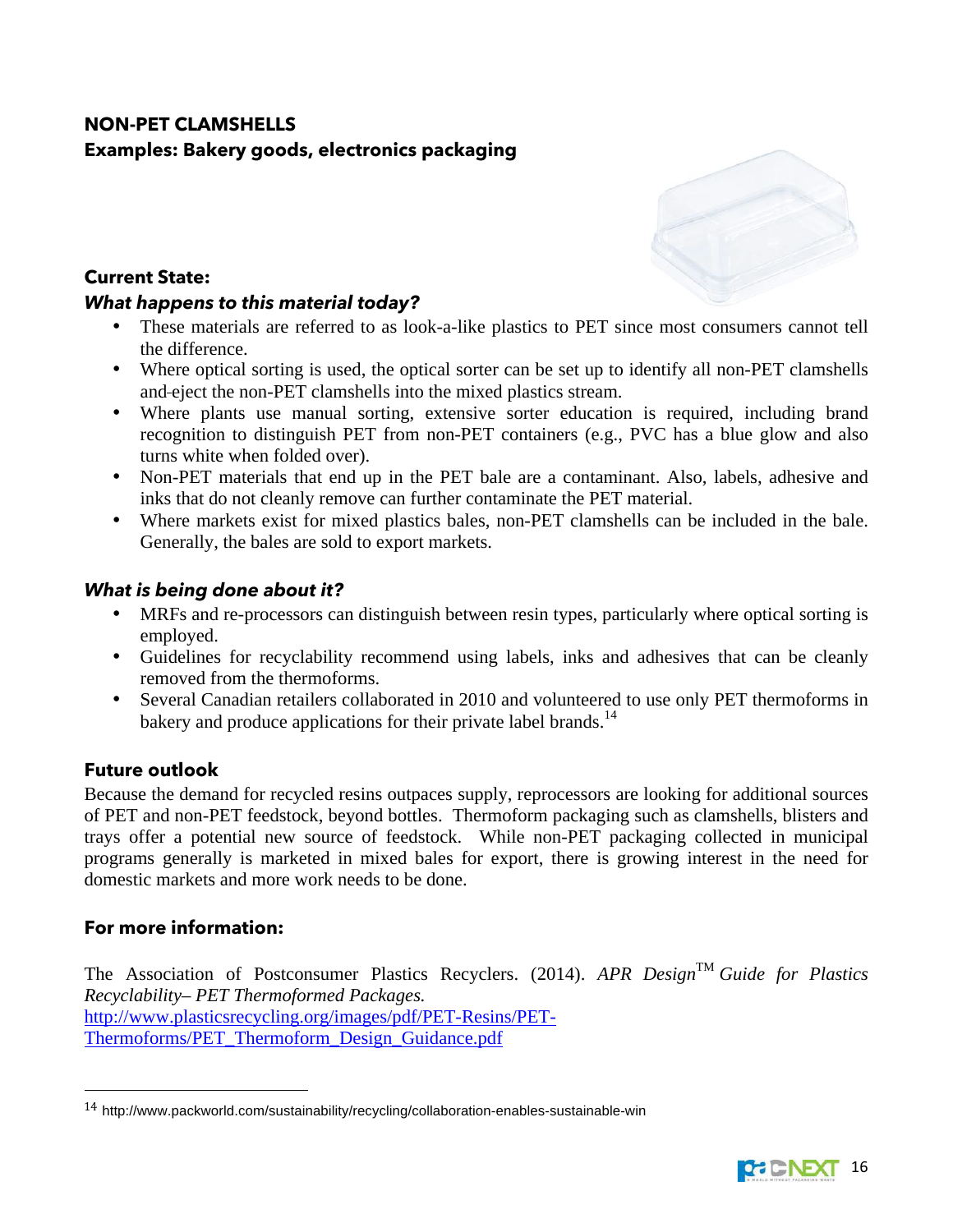## **CARDBOARD TRAY WITH PLASTIC FILM Examples: Beverage bottle and can cases, 12-count and higher**

#### **Current State:**

#### *What happens to this material today?*

- Mixed materials entering the recycling stream must be manually separated at the MRF. If not captured during the sorting process, this material ends up in residue and to landfill.
- Plastic should be separated from cardboard tray before collection since end markets exist for both materials.

#### *What is being done about it?*

• Continued investment in Promotion & Education (P&E) to educate consumers to remove cardboard tray from plastic wrap, stressing the importance of separation of mixed recyclable packaging materials.

#### **Future outlook**

There is an opportunity to better educate packaging designers and decision-makers on designs to remove the need for mixed materials. For example, staggered-row configurations for shrink-wrap bundling exist that remove the need for a cardboard tray.

### **For more information:**

Region of Peel. (2014, April). "RecycleRight: Separate cardboard beverage cases from plastic wrapping." http://www.peelregion.ca/bluebox/#beverage

Packaging World. (2011, February). "Multipacks say 'So long' to corrugated materials." http://www.packworld.com/machinery/multipackers-amp-shrink-wrappers/multipacks-say-so-longcorrugated-materials



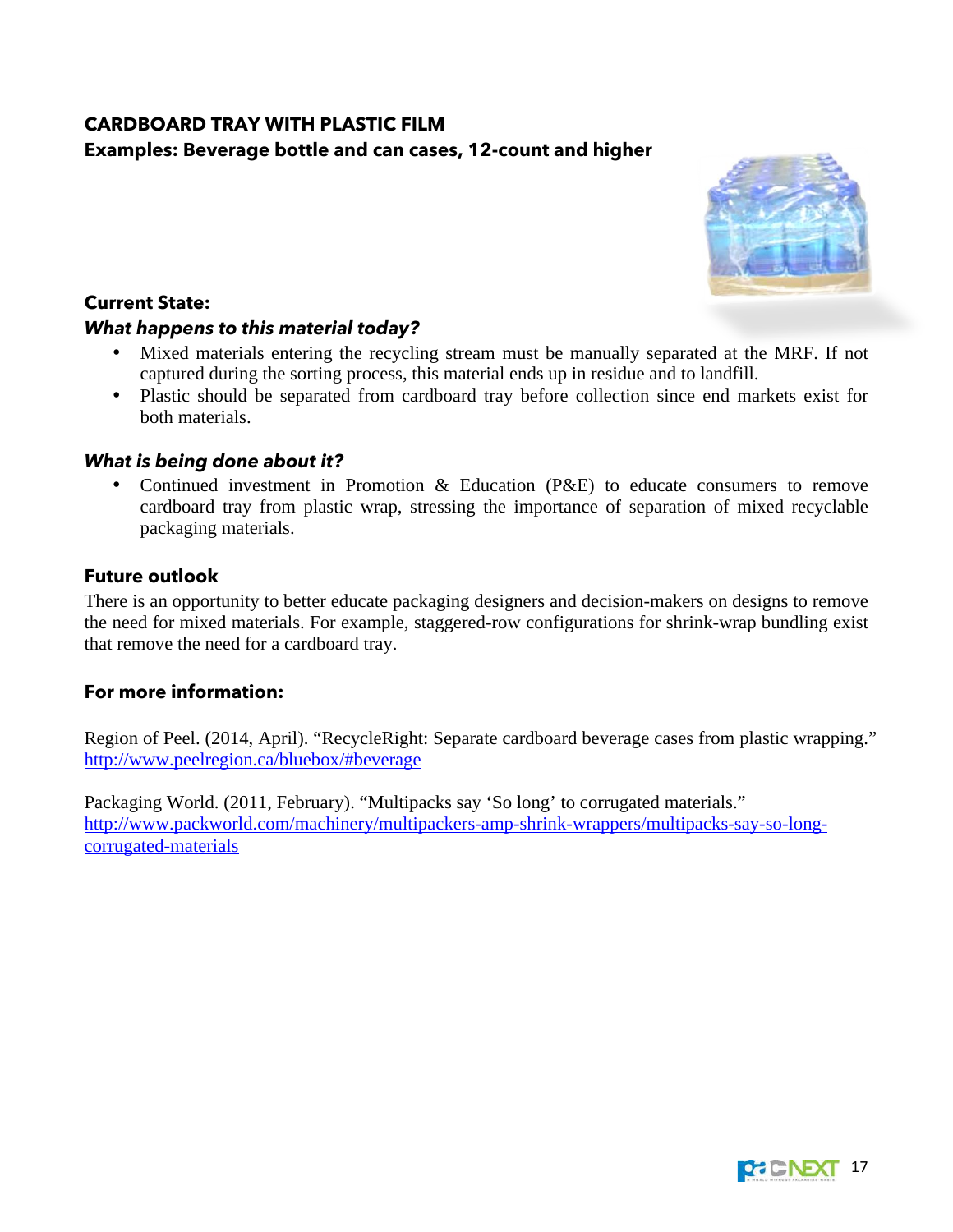# NEXT STEPS

PAC NEXT acknowledges that this white paper is a living document. It will be reviewed annually by the project team and updated as appropriate to reflect new legislation, recovery technologies, new design approaches and material choices. The project team will:

- Welcome feedback
- Consider all new potential solutions
- Update content as needed

Although the term *challenge* is used in the title of this report, it is important to note that packaging perceived as a *challenge* today varies according to numerous factors, including local MRF capabilities, demographics, policy regulations and public perception. PAC NEXT believes that bridging the communication gap between packaging producers and end-of-life management will continue to present new opportunities for the increased recovery of packaging materials.

*If you have any questions or comments regarding this document, please contact PAC NEXT Program Manager, Rachel Morier, rmorier@pac.ca*.

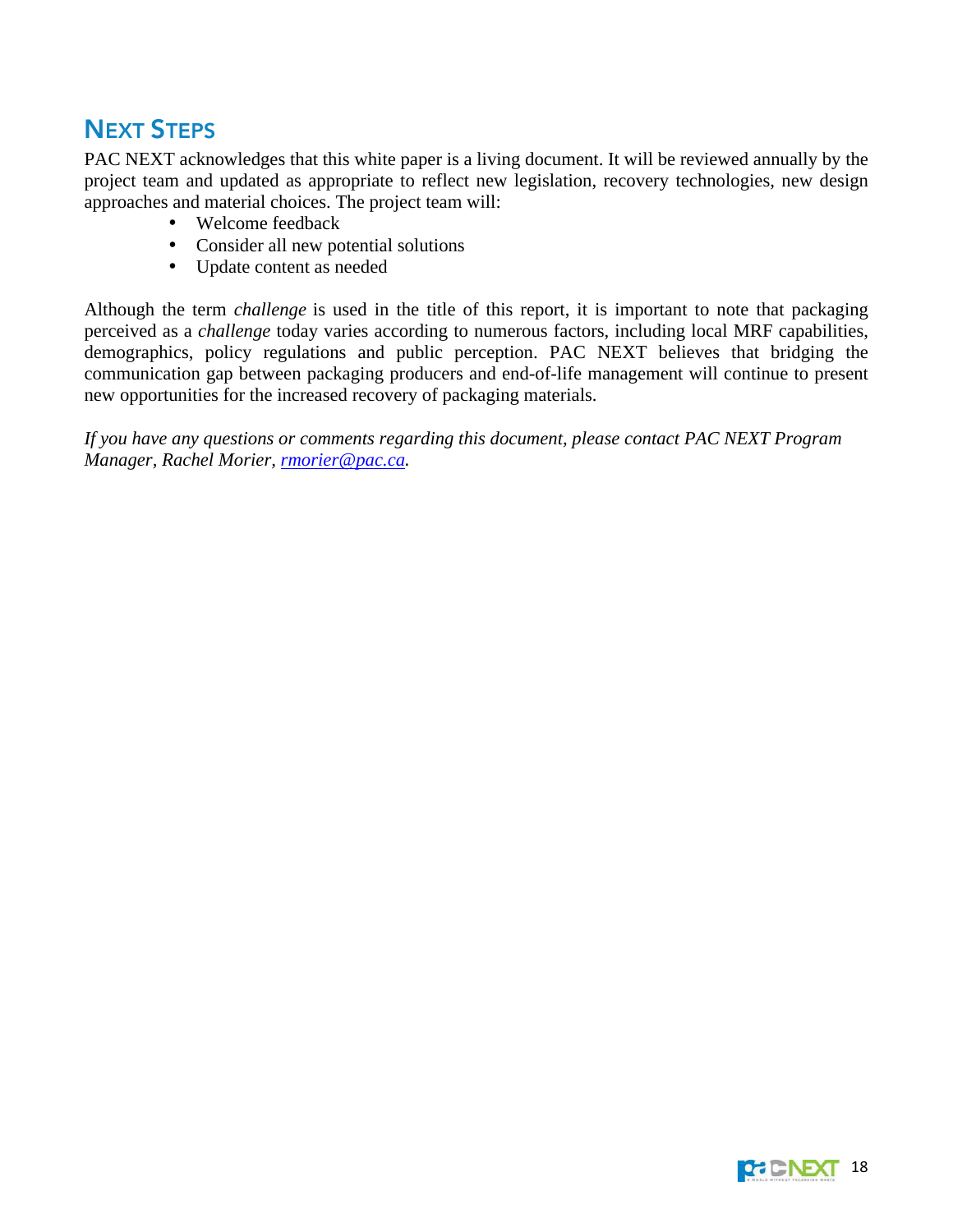# PROJECT MEMBERS

| <b>MRF</b> Operators          | <b>Daniel Lantz</b><br>Geoff Rathbone<br>Paulina Leung<br>Emmie Leung<br>Tricia Berta                                                                        | <b>Green By Nature /Cascades Recovery</b><br><b>Progressive Waste Solutions</b><br>Emterra Environmental<br>Emterra Environmental<br>Canada Fibers                                                                                                                       | PROJECT SPONSOR |
|-------------------------------|--------------------------------------------------------------------------------------------------------------------------------------------------------------|--------------------------------------------------------------------------------------------------------------------------------------------------------------------------------------------------------------------------------------------------------------------------|-----------------|
| <b>Brand Owners</b>           | <b>Keith Fanta</b><br>Pascal Lachance<br>Karen Blumel<br>Ena Popic<br>Arin Selby<br>Angela Stone<br>Claudio Gemmiti                                          | <b>Procter &amp; Gamble</b><br>Danone<br>Walmart<br>Loblaw<br>Sobeys<br><b>Mother Parkers</b><br>Club Coffee                                                                                                                                                             | PROJECT SPONSOR |
| Re-Processors                 | Martin Vogt<br>Ryan L'Abbé                                                                                                                                   | <b>EFS Plastics</b><br><b>Blue Mountain Plastics</b>                                                                                                                                                                                                                     |                 |
| <b>NGOs</b>                   | William Mueller<br>Lori Andrews<br><b>Sherry Arcaro</b><br>Pat Chauvet<br>Shane Hedderson<br>Philippe Cantin<br><b>Ashley Carlson Hall</b><br>Fred Edgecombe | <b>Waste Diversion Ontario</b><br><b>Waste Diversion Ontario</b><br>Canadian Stewardship Services Alliance<br>Stewardship Ontario<br><b>CleanFARMS</b><br>Retail Council of Canada<br><b>American Chemistry Council</b><br><b>Canadian Plastics Industry Association</b> |                 |
| Municipalities                | <b>Trevor Barton</b><br>Kevin Mehlenbacher<br>Mariano Singzon<br>Dick Lilly<br>Lisa Sepanski<br>Das Soligo<br>David Yousif<br>Laurie Westaway<br>John Baldry | Region of Peel<br>Region of Peel<br><b>Region of Peel</b><br>City of Seattle, WA/Northwest Product Stewardship Council<br>King County, WA/Northwest Product Stewardship Council<br>County of Wellington<br>City of Hamilton<br>County of Peterborough<br>City of Toronto |                 |
| Converters/Resin<br>Producers | Patrick Kerrigan<br>Tim Goodman<br>Paul Van Leeuwen<br>Rosalyn Bandy<br>Patricia Enneking                                                                    | Alpha Poly Packaging Solutions<br>NatureWorks LLC<br>CKF Inc.<br><b>Avery Dennison</b><br>Klockner Pentaplast                                                                                                                                                            |                 |
| <b>Ancillary Services</b>     | Carol Zweep<br><b>Bruno Ponsard</b><br>Lyle Clarke                                                                                                           | NSF-GFTC<br><b>ITEGA</b><br>Lyle Clarke & Associates                                                                                                                                                                                                                     |                 |